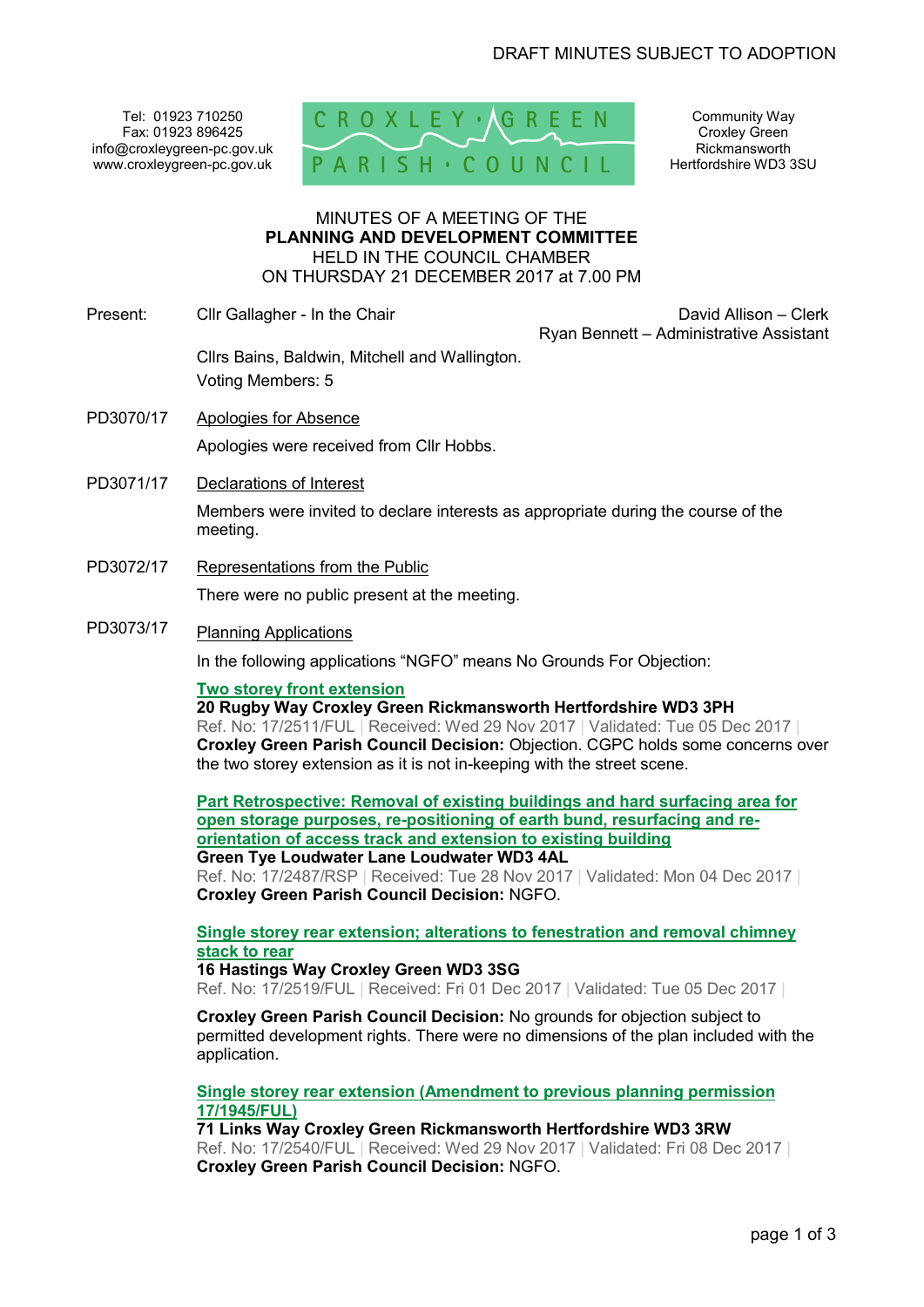# **Two storey side, single and two storey rear extensions and loft conversion including rear dormer and front rooflights**

## **110 Baldwins Lane Croxley Green WD3 3LJ**

Ref. No: 17/2539/FUL | Received: Tue 05 Dec 2017 | Validated: Tue 12 Dec 2017 | **Croxley Green Parish Council Decision:** NGFO.

### **Construction of raised walkway platform alongside river**

## **Land Opposite Lakeside Management And Marketing Suite Hatters Lane Watford** Hertfordshire WD18 8YR

Ref. No: 17/2558/FUL | Received: Fri 08 Dec 2017 | Validated: Tue 12 Dec 2017 | **Croxley Green Parish Council Decision:** NGFO.

# **Replace front lawn with hardstanding for off street parking**

**35 Malvern Way Croxley Green WD3 3QQ**  Ref. No: 17/2561/FUL | Received: Fri 08 Dec 2017 | Validated: Fri 08 Dec 2017 | **Croxley Green Parish Council Decision:** No grounds for objection although CGPC recommends that 25% of the area is retained for planting.

## PD3074/17 Recent Decisions by Three Rivers District Council

### **Approved:**

| Variation of Condition 2 (Approved Plans) to planning permission<br>17/1062/FUL to alter the position of 3 air intake/extract vents                                                                                                                                        |
|----------------------------------------------------------------------------------------------------------------------------------------------------------------------------------------------------------------------------------------------------------------------------|
| 189 - 191 Watford Road Croxley Green Hertfordshire                                                                                                                                                                                                                         |
| 17/2178/FUL                                                                                                                                                                                                                                                                |
| <b>NGFO</b>                                                                                                                                                                                                                                                                |
| Approved                                                                                                                                                                                                                                                                   |
| Single storey side extension and new flank window to existing<br>dwelling                                                                                                                                                                                                  |
| 17 Links Way Croxley Green Rickmansworth                                                                                                                                                                                                                                   |
| 17/2253/FUL                                                                                                                                                                                                                                                                |
| <b>NGFO</b>                                                                                                                                                                                                                                                                |
| Approved                                                                                                                                                                                                                                                                   |
| Demolition of existing garage and conservatory, erection of<br>single storey front and side extension, two storey side extension<br>and single storey rear extension, loft conversion including rear<br>dormer and front rooflights and extension to raised patio to rear. |
| 66 Kenilworth Drive Croxley Green WD3 3NW                                                                                                                                                                                                                                  |
| 17/2237/FUL                                                                                                                                                                                                                                                                |
| <b>NGFO</b>                                                                                                                                                                                                                                                                |
| Approved                                                                                                                                                                                                                                                                   |
| Two storey side extension and single storey rear extension                                                                                                                                                                                                                 |
| 40 Harvey Road Croxley Green WD3 3BU                                                                                                                                                                                                                                       |
| 17/2225/FUL                                                                                                                                                                                                                                                                |
| <b>NGFO</b>                                                                                                                                                                                                                                                                |
| Approved                                                                                                                                                                                                                                                                   |
|                                                                                                                                                                                                                                                                            |

## **Refused:**

None advised